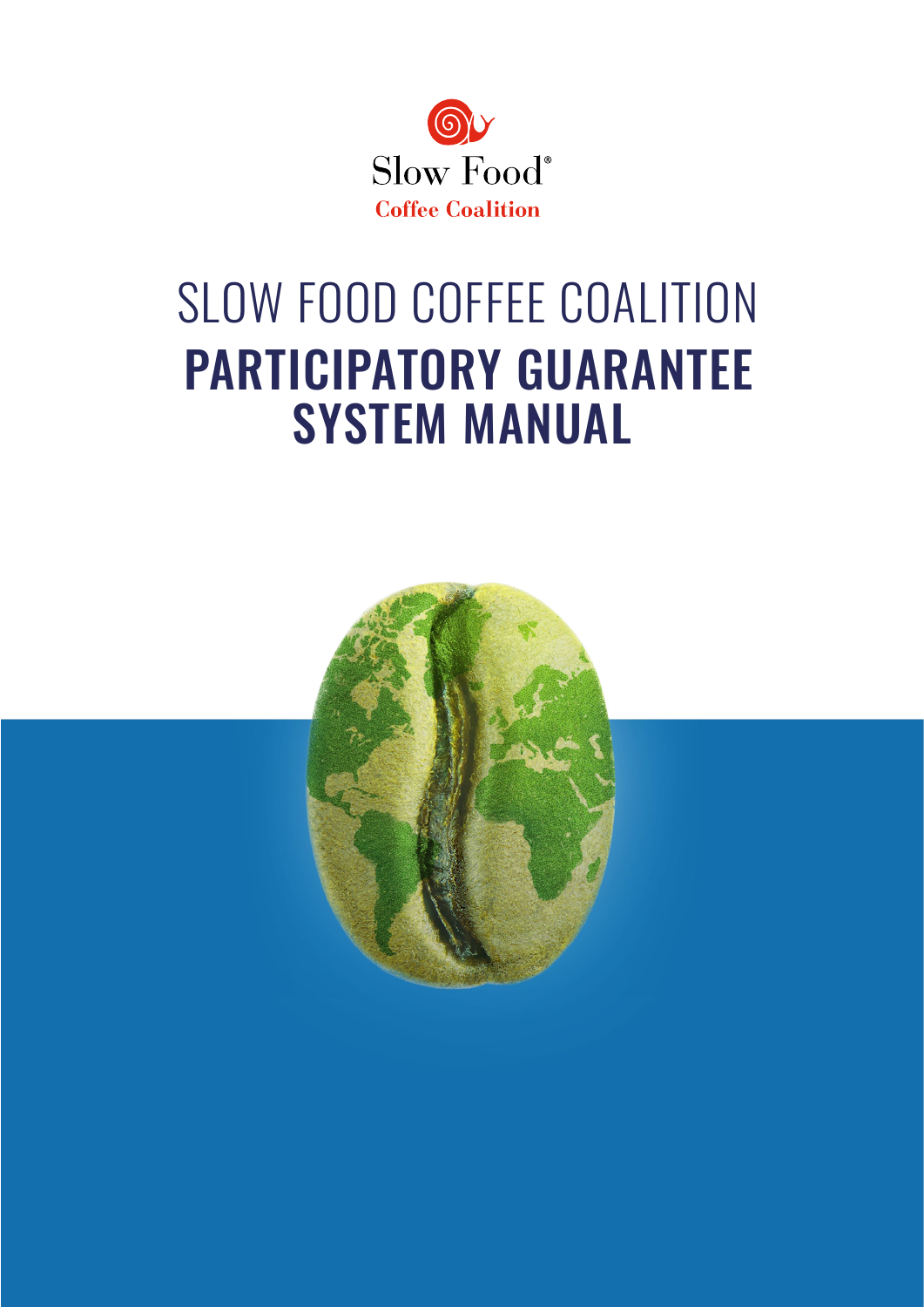| What is a PGS initiative?                                             | 1              |
|-----------------------------------------------------------------------|----------------|
| Documents necessary for the development and implementation of the PGS | $\overline{2}$ |
| 1. Slow Food Coffee Coalition Manifesto                               | $\overline{2}$ |
| 2. Good, Clean and Fair Coffee Guidelines & PGS Pledge                | 2              |
| 3. Guarantee Sheet                                                    | 2              |
| 4. Visit Report                                                       | 2              |
| 5. Coffee Coalition Trademark Code of Use                             | 2              |
| <b>Groups and functions</b>                                           | 3              |
| 1. The Ethical Committee                                              | 3              |
| 2. The Guarantee Group                                                | 3              |
| 3. The Slow Food Coffee Coalition Group                               | 4              |
| <b>Field visits</b>                                                   | 4              |
| How to start a Slow Food Coffee Coalition PGS initiative?             | 5              |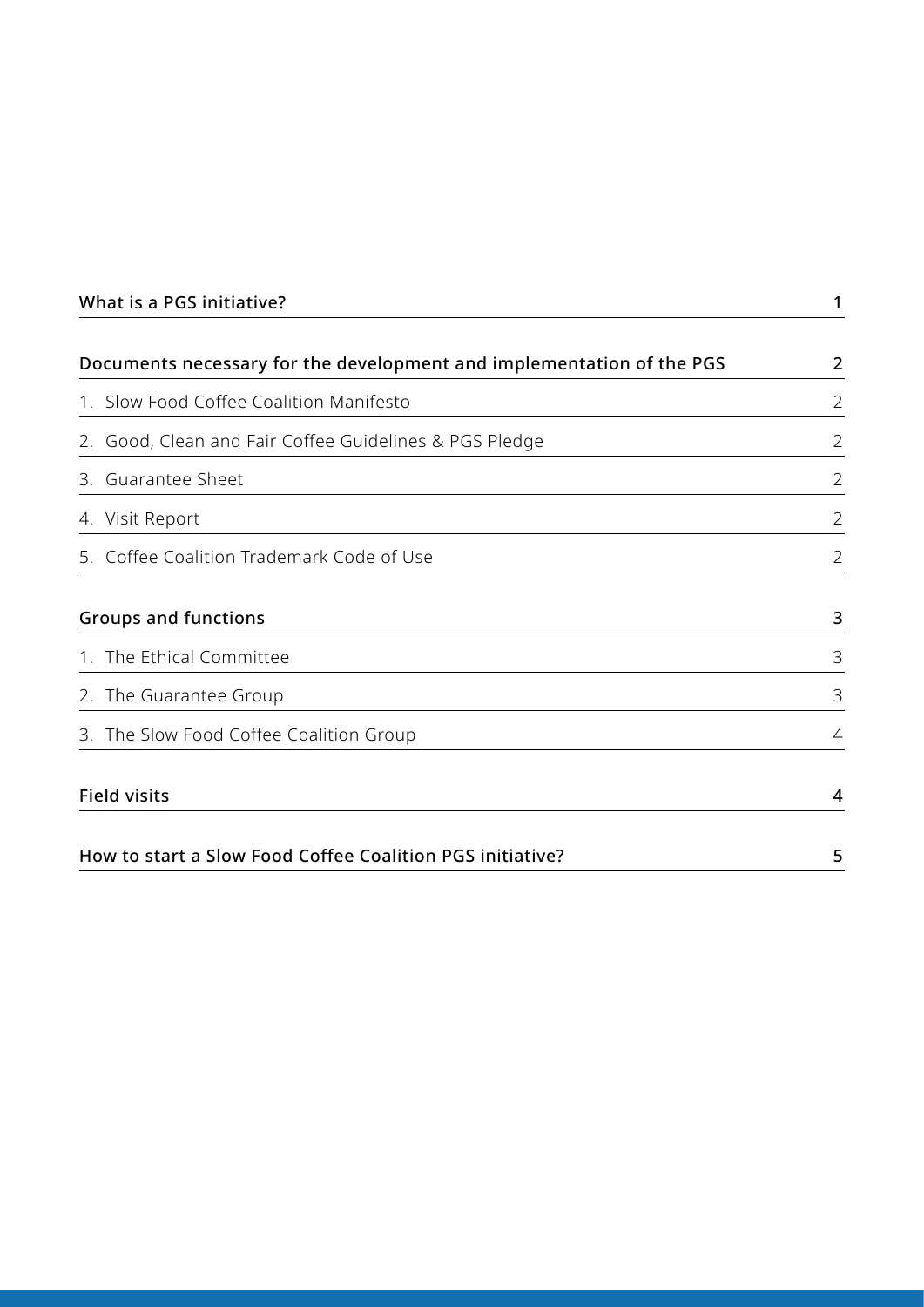## SLOW FOOD COFFEE COALITION **PARTICIPATORY GUARANTEE SYSTEM MANUAL**

**The Slow Food Coffee Coalition supports and suggests using the PGS to identify Good, Clean and Fair Coffee.**

## WHAT IS A PGS INITIATIVE?

*"Participatory Guarantee Systems (PGS) are locally-focused quality assurance systems. They certify producers based on the active participation of stakeholders and are built on a foundation of trust, social networks and knowledge exchange."* 

#### **[Official Definition,](https://www.ifoam.bio/our-work/how/standards-certification/participatory-guarantee-systems) 2008**

A Participatory Guarantee System initiative is an **alternative certification** that consists of the creation of a **second party certification model** for geographically close producers and external actors who share the following core pillars: a **set of commonly defined standards and norms**, a set of **common procedures**, at least one **coordinating body**, a **common logo**  and defined consequences for non-compliance.

The Slow Food Coffee Coalition believes that no existing certification is perfect and flawless, but it does prefer a certification based on **trust** and **collaboration** that **does not burden producers financially**, as is the case of third-party certifications.<sup>1</sup>

**Key Elements**: the Slow Food Coffee Coalition PGS initiative has the following key elements:

- Shared vision
- Trust, horizontality
- Participation
- Shared responsibility
- Learning process
- Community of producers with ownership of the process

#### Are you interested? To find out more, write to us at **coffee.coalition@slowfood.it**

<sup>1</sup> Third party certification, carried out by independent bodies, external to production, paid to carry out visits, with the aim of checking that producers comply with the norms and standards imposed by the protocols.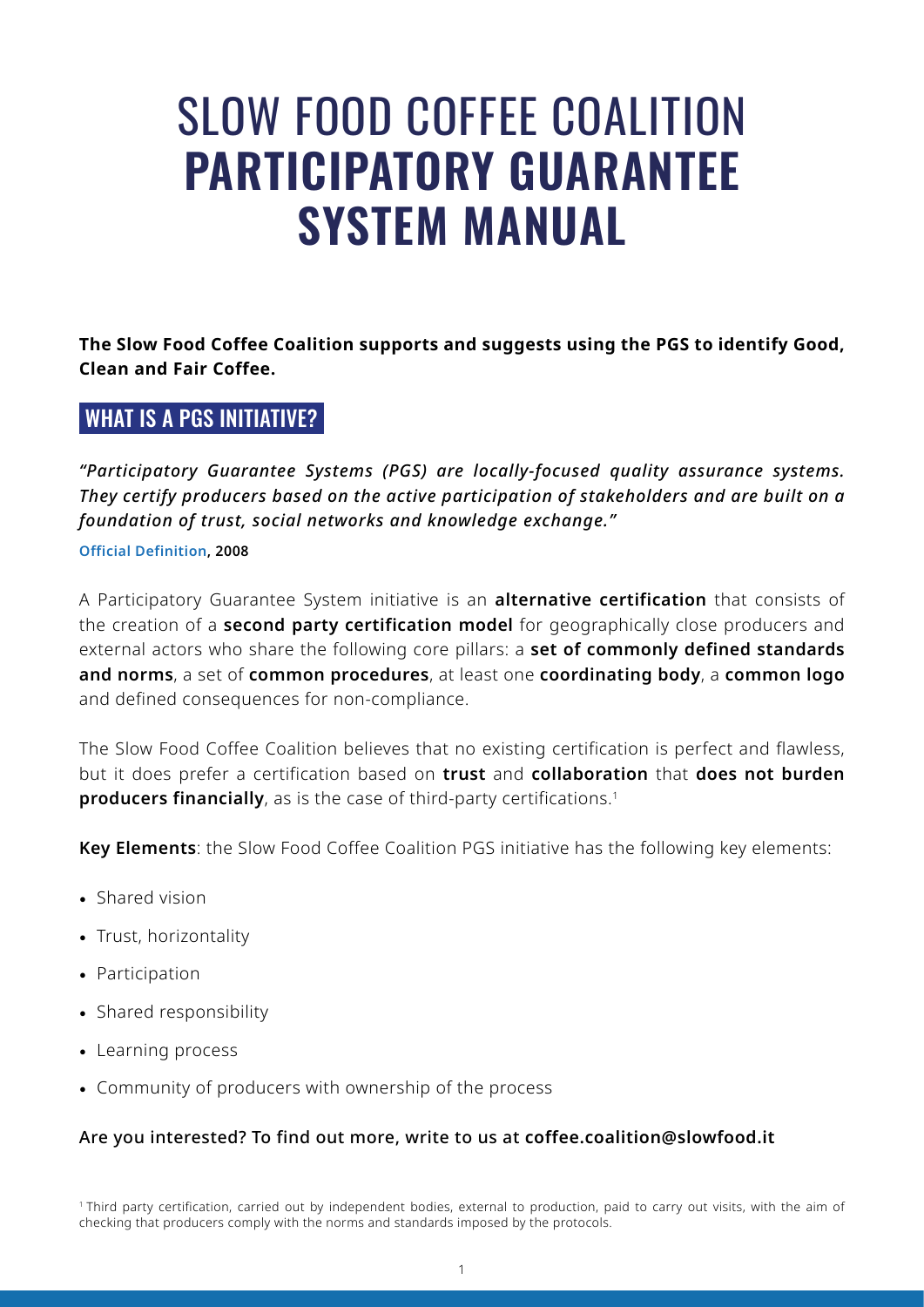## **DOCUMENTS NECESSARY FOR THE DEVELOPMENT AND IMPLEMENTATION OF THE PGS**

#### **1. SLOW FOOD COFFEE COALITION MANIFESTO**

The Manifesto represents the vision we have of our network, of the coffee world we wish for. It was written by farmers, coffee experts and Slow Food leaders from all over the world, from California to the Philippines, and highlights one fundamental aspect: that each of us has **roles and responsibilities to ensure a Good, Clean and Fair Coffee for all.**

#### **2. GOOD, CLEAN AND FAIR COFFEE GUIDELINES & PGS PLEDGE**

The first part of this document consists of the coffee production guidelines, which define what the Slow Food Coffee Coalition means by Good, Clean and Fair Coffee: from the plant to green coffee ready for export. They were written by the Board of Experts and the farmers interviewed. These guidelines need to be adapted to the local context, as necessary.

This document also includes the Coffee Coalition PGS pledge. The pledge is comparable to a contract in which participants declare that they are following the production guidelines and are willing to start a PGS initiative. Signing the pledge is the first and most important act that all participants must undertake. Having the participants (producers and non-producers) sign the same pledge also means creating a bond and establishing a record for future reference. This document is also where the members of the governing body (Ethical Committee) are listed and sign.

#### **3. GUARANTEE SHEET**

**The Guarantee Sheet is the checklist** used by the Guarantee Group during field visits. The Guarantee Sheet reflects the principles and rules listed in the "Good, Clean and Fair Coffee Guidelines", as well as socio-cultural factors and organoleptic quality. It is used not only for the report on each specific producer's production but also helps build the story of the specific Coffee Coalition Community for future reference. Each Guarantee Sheet is nominal and must be signed by every participant in the course of a visit.

#### **4. VISIT REPORT**

The Visit Report is a document filed by the Ethical Committee that provides a summary of matters that have emerged during field visits, meaning not only problems or discrepancies in relation to the guidelines but also suggestions made while filing the checklist, problems solved and feedbacks. It also serves as a vital link between local areas and Slow Food staff, insofar as the report is sent to the Slow Food Coffee Coalition office, where the information is analyzed and, if no additional actions are needed, filed.

#### **5. COFFEE COALITION TRADEMARK CODE OF USE**

The Trademark Code of Use is the document that sets out the rules for the use of the Slow Food Coffee Coalition logo on the final product.<sup>2</sup>

<sup>&</sup>lt;sup>2</sup> The rules for the use of the logo are still in the course of being drawn up.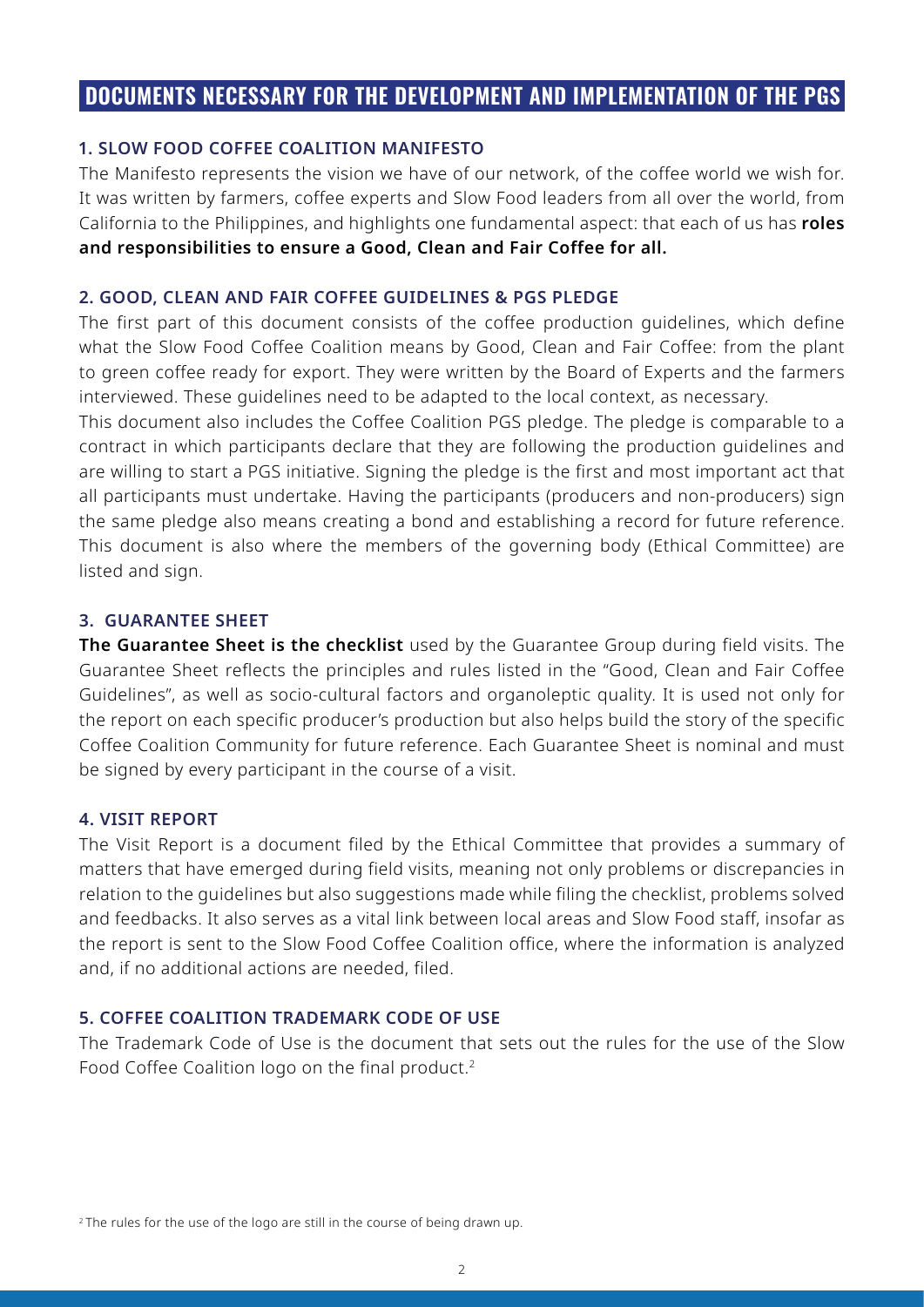## **GROUPS AND FUNCTIONS**

There are three main bodies involved in the PGS: two governing bodies, the Ethical Committee and the Guarantee Group, and one supervising body, the Slow Food Coffee Coalition Group. For the management groups it is important for the roles and responsibilities to change among the stakeholders over the years to avoid any conflict of interest and to share the workload.

#### **1. THE ETHICAL COMMITTEE**

The Ethical Committee is the body that sets out and manages the PGS for the Slow Food Coffee Coalition. **It corresponds to the Community that signed the pledge** and is made up of the following actors:

- A group of producers, from which a leader is selected
- The community coordinator
- Other actors (e.G., Buyers, roasters, other farmers and other actors from the supply chain such as consumers, representatives of ngos or institutions, experts and technicians)

As one of the two main PGS bodies, the Ethical Committee has important functions. It meets at least twice a year: generally, before field visits, to select the sample of producers to be visited, and after field visits to discuss the results. It oversees the Community's PGS, identifies the Guarantee Group and receives its reports. It also discusses the possible application of sanctions or corrective measures, and also prepares the Visit Report, which will be then sent to the Slow Food Coffee Coalition Group.

#### **2. THE GUARANTEE GROUP**

The Guarantee Group is responsible for conducting field visits. Selected entirely by the Ethical Committee, it is made up according to the following guidelines.

It is formed by a minimum of 5 and a maximum of 11 individuals, including, for instance:

- Farmers' representatives: at least 2, or 3 if they represent between 31 and 60 producers, or a maximum of 5 if they represent between 61 and 100 producers.
- 2 Consumers' representatives.
- 1 Roaster or bartender (or another actor from the supply chain).
- A maximum of 3 representatives from policy areas, civil society and public or private actors.

The Guarantee Group organizes and performs field visits according to the decisions of the Ethical Committee and the producers to assessed. During field visits, it collects data and may also provide technical support, if and when needed. The Group then sends field visit reports to the Ethical Committee. As the two PGS governing bodies, the Ethical Committee and the Guarantee Group should be two separate groups, composed of different members (without overlapping), though this is subject to change if the number of actors involved in the Community is six or less. In this case, the Guarantee Group may coincide with the Ethical Committee. Conversely, if the Community is particularly large, it is recommended that two or more Guarantee Groups be created within the same Community.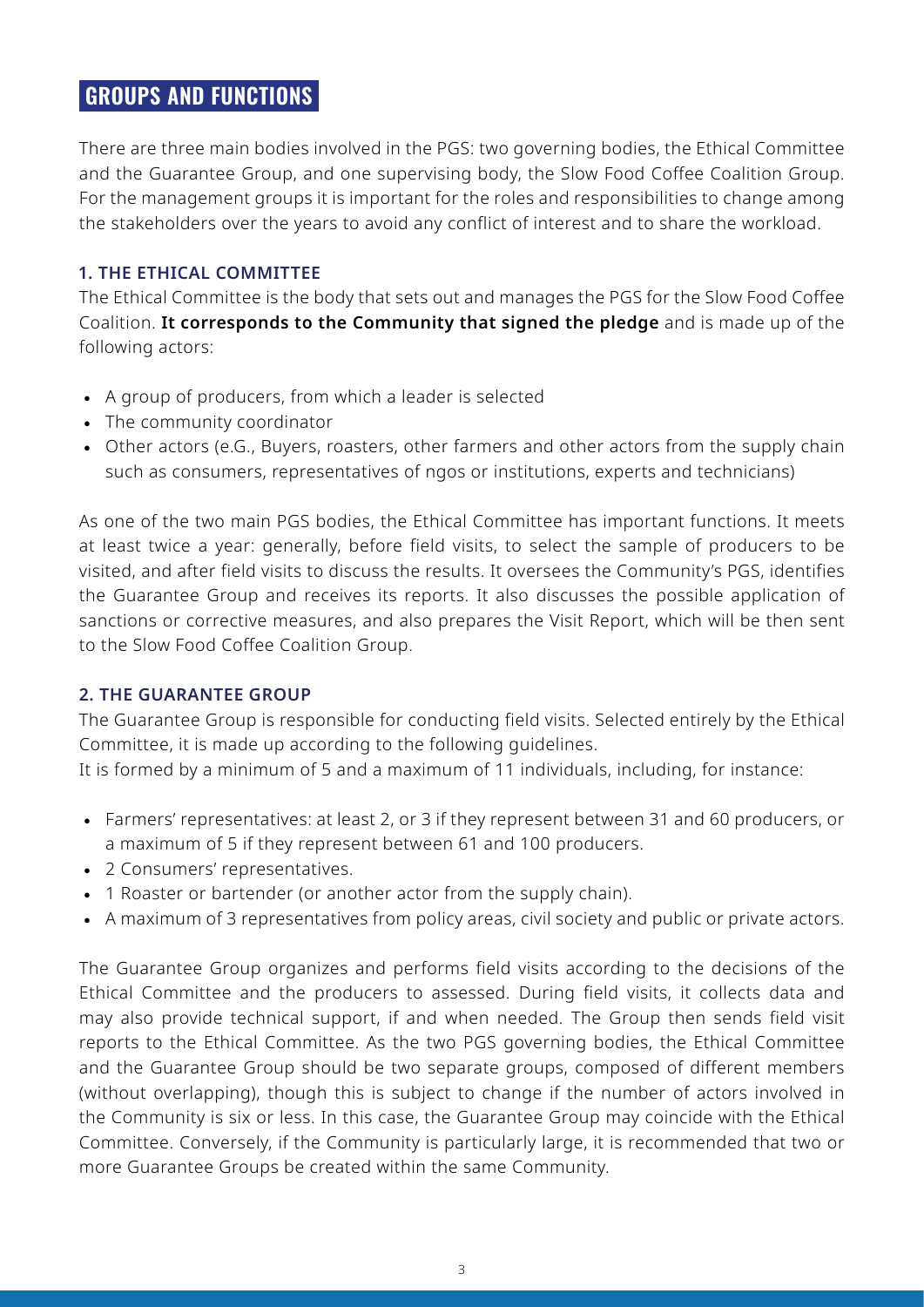#### **3. THE SLOW FOOD COFFEE COALITION GROUP**

The Slow Food Coffee Coalition Group is composed of the Board of Experts, the focal point of the Slow Food Coffee Coalition. It receives field visit reports and submits the results and discusses the serious cases of non-compliance. With its expertise on PGS issues, the Slow Food Coffee Coalition Group runs thematic courses on the PGS for the Ethical Committee and the Guarantee Group. Lastly, it acts as a guarantor of the uniformity and validity of the process, settling any conflicts of interest. In this case, the Slow Food Coffee Coalition Group assumes a third-party role with the specific function of preventing conflicts, while ensuring the uniformity and validity of the process. In cases of severe non-compliance, it discusses the course of action with the Ethical Committee. If necessary, it also communicates decisions regarding the suspension (or other sanctions) of producers or of the entire Community when agreed upon with the Ethical Committee, and in the event of repeated serious non-compliance in the course of time.

## **FIELD VISITS**

Field visits are carried out by the Guarantee Group. The sample of producers to be visited is chosen by the Ethical Committee by drawing lots and must constitute at least 35% of producers if it is to be representative. Once the PGS has been fully implemented, **every producer should be visited once a year.** The most important task, however, is to find a structure that is feasible and ensures that all producers are visited within a reasonable timeframe following the implementation of the PGS initiative. The visits must always be announced, in order to give the producers time to prepare to receive the visiting group and to answer its questions. It is highly recommended that each producer and all the members of the Guarantee Group have a good knowledge of the Guarantee Sheet<sup>3</sup> in advance, in order to optimize the time used for the field visit. The Ethical Committee is in charge of deciding the most suitable time of year for the visits, based on the production process, and communicating the visits to the selected producers. At the end of the visits, the checklists will be given to the Ethical Committee, which will upload the results on the Google Form provided to make the results easily available for the Slow Food Group.4

<sup>&</sup>lt;sup>3</sup> For specific information regarding the Guarantee Sheet, please refer to the "How to read the Guarantee Sheet" document.

<sup>4</sup> If this option is not feasible, another agreement may be found upon forwarding the results.